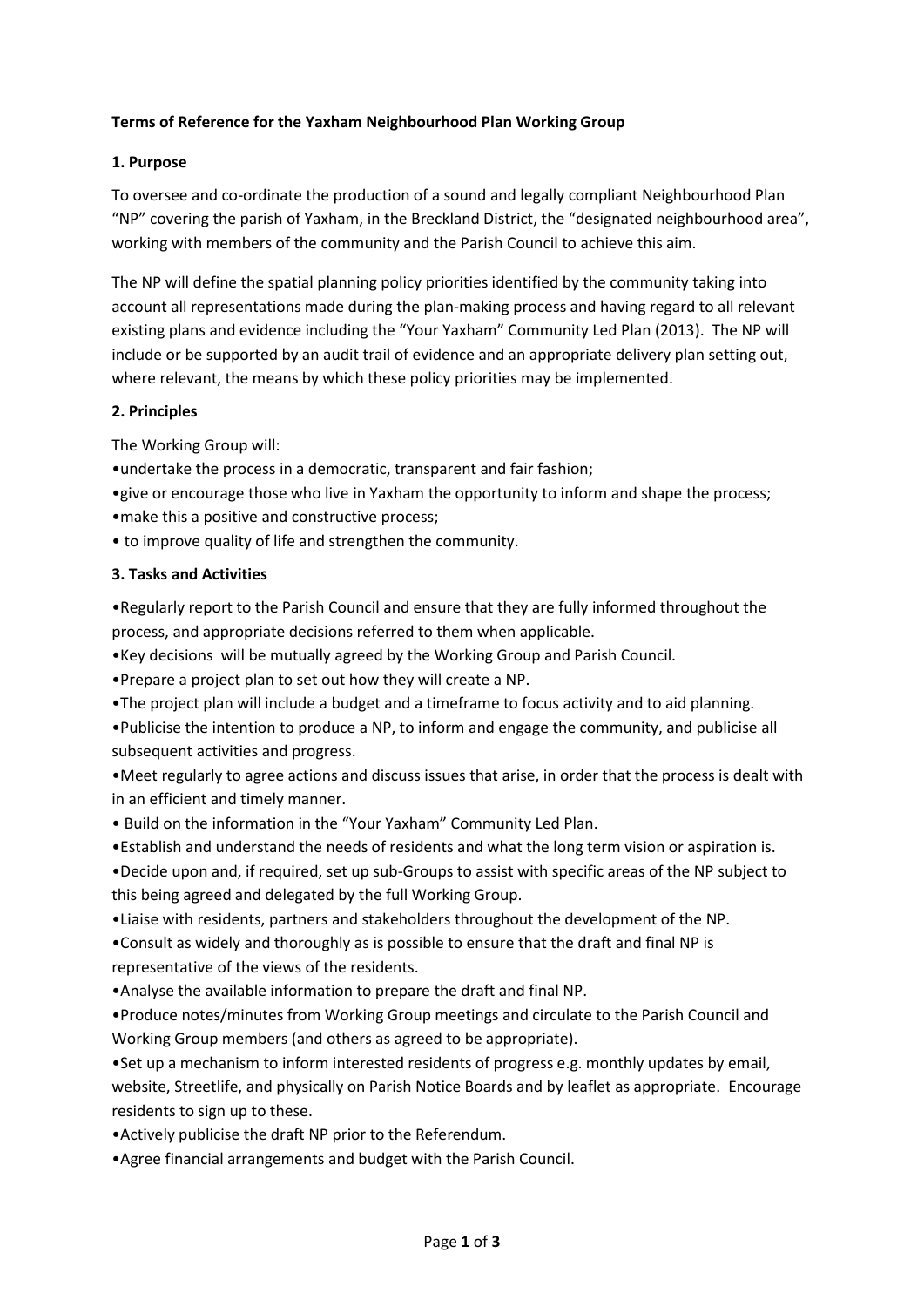# **4. Reporting and Communication**

•The Working Group is established having full delegated authority from the Parish Council to deliver its plan-making functions up to and including publication of a Preferred Options Consultation Draft Neighbourhood Plan. The Group will report monthly to the Parish Council setting out progress on its work. The Parish Council will approve the Submission Draft Neighbourhood Plan prior to publication for consultation and independent examination.

•The plan-making process will be under the auspices of the Parish Council as local authority and qualifying body. All publications, consultation and community engagement exercises will be undertaken on behalf of Yaxham Parish Council with appropriate recognition of the Parish Council's position given in all communications associated with the project.

#### **5. Membership and responsible persons**

•There will be a maximum of 10 members of the Working Group, to include the Chairman of the Parish Council, or his nominee, and representation from residents and key organisations in the parish.

•Members must reside in Yaxham. A person living outside the parish but running an established local business may be invited to join, subject to there being no conflict of interest.

•The Working Group shall be quorate when at least half of the members attend and decisions can be made by simple majority;

•Interim decisions can be made by members via email/ telephone communications and reported at the subsequent meeting.

•The Neighbourhood Plan Working Group will elect a chair at the first meeting and define how secretariat and publicity roles will be carried out. The role of the Chairman will be to oversee and chair meetings defining agenda and ensuring actions are followed up as necessary. The chairman will also ensure that members' interests are registered and any conflict of interest recognised and measures taken to address them, especially during meetings.

•People who wish to be involved in the NP but do not wish to become Working Group members will be welcome to Working Group meetings. They will effectively form a wider advisory Group and means of communicating with others in the parish but only Working Group members will have a vote at such meetings.

•Breckland District Council officers or Councillors, as well as other agencies appointed by the Council to support the process cannot be voting members of the Working Group but are able to attend meetings and contribute to the discussions as required.

•In conducting their role, Working Group members must accept the Nolan Principles as recommended by the Committee of Standards in Public Life 1995.

# **6. Roles within the Working Group**

•The Working Group shall elect a Chair, Vice Chair, Treasurer and Secretary (the "Officers"). If the Chair and Vice Chair are unable to attend a meeting then a temporary Chair (selected from the Working Group members) will be elected for that meeting.

•The Secretary will take notes/minutes from the meeting, record main decisions and action points; and make available to the public these and any relevant information as appropriate. Minutes of each meeting of the Working Group should be forwarded to the Yaxham Parish Council clerk for inclusion in the next Parish Council meeting.